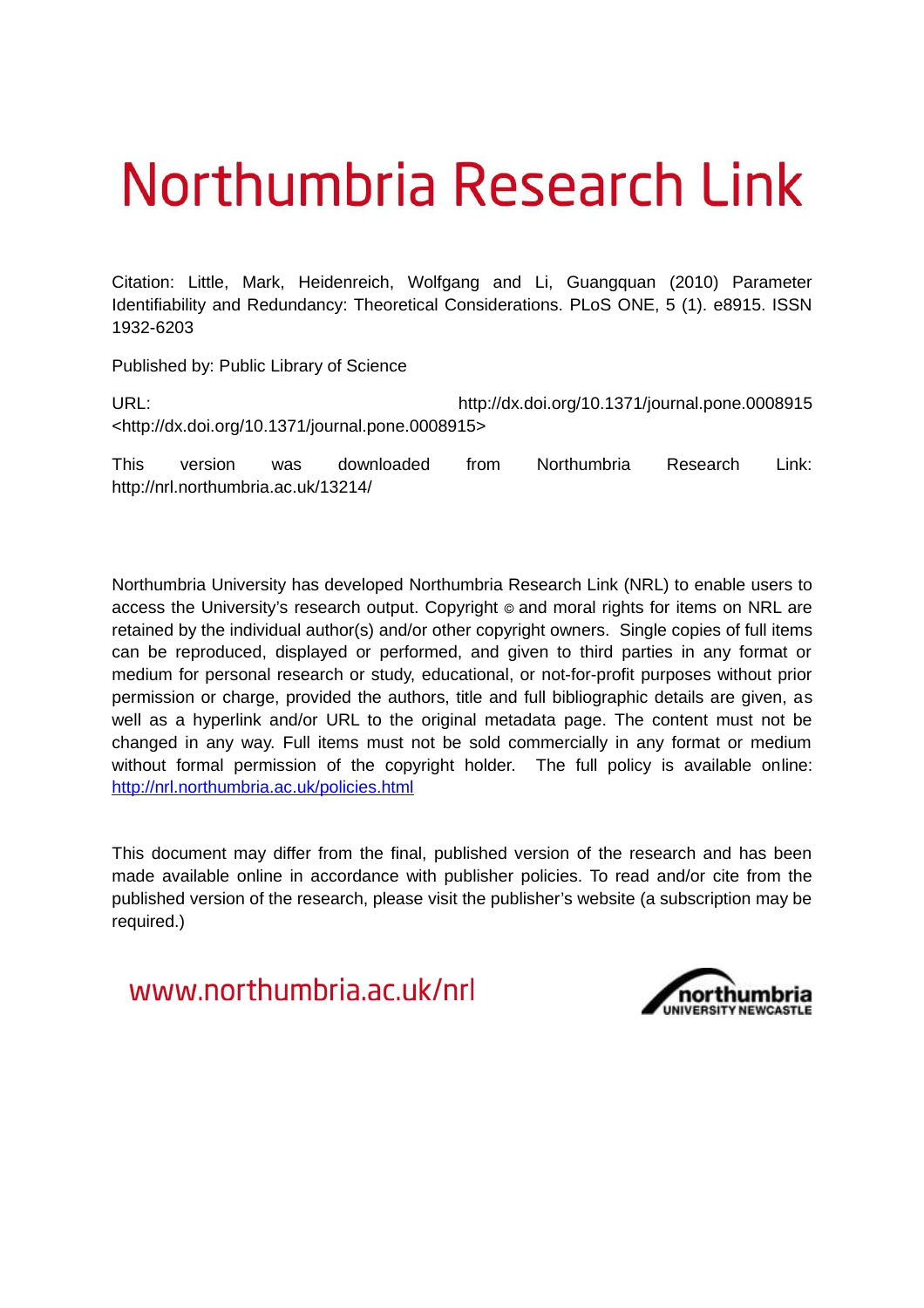# Parameter Identifiability and Redundancy: Theoretical Considerations

# Mark P. Little<sup>1\*</sup>, Wolfgang F. Heidenreich<sup>2</sup>, Guangquan Li<sup>1</sup>

1 Department of Epidemiology and Public Health, Imperial College Faculty of Medicine, St Mary's Campus, London, United Kingdom, 2 Institut für Strahlenschutz, Helmholtz Zentrum München, German Research Center for Environmental Health, Ingolstädter Landstrasse, Neuherberg, Germany

# Abstract

Background: Models for complex biological systems may involve a large number of parameters. It may well be that some of these parameters cannot be derived from observed data via regression techniques. Such parameters are said to be unidentifiable, the remaining parameters being identifiable. Closely related to this idea is that of redundancy, that a set of parameters can be expressed in terms of some smaller set. Before data is analysed it is critical to determine which model parameters are identifiable or redundant to avoid ill-defined and poorly convergent regression.

Methodology/Principal Findings: In this paper we outline general considerations on parameter identifiability, and introduce the notion of weak local identifiability and gradient weak local identifiability. These are based on local properties of the likelihood, in particular the rank of the Hessian matrix. We relate these to the notions of parameter identifiability and redundancy previously introduced by Rothenberg (Econometrica 39 (1971) 577–591) and Catchpole and Morgan (Biometrika 84 (1997) 187–196). Within the widely used exponential family, parameter irredundancy, local identifiability, gradient weak local identifiability and weak local identifiability are shown to be largely equivalent. We consider applications to a recently developed class of cancer models of Little and Wright (Math Biosciences 183 (2003) 111-134) and Little et al. (J Theoret Biol 254 (2008) 229–238) that generalize a large number of other recently used quasi-biological cancer models.

Conclusions/Significance: We have shown that the previously developed concepts of parameter local identifiability and redundancy are closely related to the apparently weaker properties of weak local identifiability and gradient weak local identifiability—within the widely used exponential family these concepts largely coincide.

Citation: Little MP, Heidenreich WF, Li G (2010) Parameter Identifiability and Redundancy: Theoretical Considerations. PLoS ONE 5(1): e8915. doi:10.1371/ journal.pone.0008915

Editor: Fabio Rapallo, University of East Piedmont, Italy

Received November 23, 2009; Accepted January 8, 2010; Published January 27, 2010

Copyright: © 2010 Little et al. This is an open-access article distributed under the terms of the Creative Commons Attribution License, which permits unrestricted use, distribution, and reproduction in any medium, provided the original author and source are credited.

Funding: This work was funded partially by the European Commission under contracts FI6R-CT-2003-508842 (RISC-RAD) and FP6-036465 (NOTE). The funders had no role in study design, data collection and analysis, decision to publish, or preparation of the manuscript.

Competing Interests: The authors have declared that no competing interests exist.

\* E-mail: mark.little@imperial.ac.uk

# Introduction

Models for complex biological systems may involve a large number of parameters. It may well be that some of these parameters cannot be derived from observed data via regression techniques. Such parameters are said to be unidentifiable or non-identifiable, the remaining parameters being identifiable. Closely related to this idea is that of redundancy, that a set of parameters can be expressed in terms of some smaller set. Before data is analysed it is critical to determine which model parameters are identifiable or redundant to avoid ill-defined and poorly convergent regression.

Identifiability in stochastic models has been considered previously in various contexts. Rothenberg [1] and Silvey [2] (pp. 50, 81) defined a set of parameters for a model to be identifiable if no two sets of parameter values yield the same distribution of the data. Catchpole and Morgan [3] considered identifiability and parameter redundancy and the relations between them in a general class of (exponential family) models. Rothenberg [1], Jacquez and Perry [4] and Catchpole and Morgan [3] also defined a notion of local identifiability, which we shall extend in the Analysis Section. [There is also a large literature on identifability in deterministic (rather than stochastic) models, for example the papers of Audoly et al. [5], and Bellu [6], which we shall not consider further.] Catchpole et al. [7] and Gimenez et al. [8] outlined use of computer algebra techniques to determine numbers of identifiable parameters in the exponential family. Viallefont et al. [9] considered parameter identifiability issues in a general setting, and outlined a method based on considering the rank of the Hessian for determining identifiable parameters; however, some of their claimed results are incorrect (as we outline briefly later). Gimenez et al. [8] used Hessian-based techniques, as well as a number of purely numerical techniques, for determining the number of identifiable parameters. Further general observations on parameter identifiability and its relation to properties of sufficient statistics are given by Picci [10], and a more recent review of the literature is given by Paulino and de Bragança Pereira [11].

In this paper we outline some general considerations on parameter identifiability. We shall demonstrate that the concepts of parameter local identifiability and redundancy are closely related to apparently weaker properties of weak local identifiability and gradient weak local identifiability that we introduce in the Analysis Section. These latter properties relate to the uniqueness of likelihood maxima and likelihood turning points within the vicinity of sets of parameter values, and are shown to be based on local properties of the likelihood, in particular the rank of the Hessian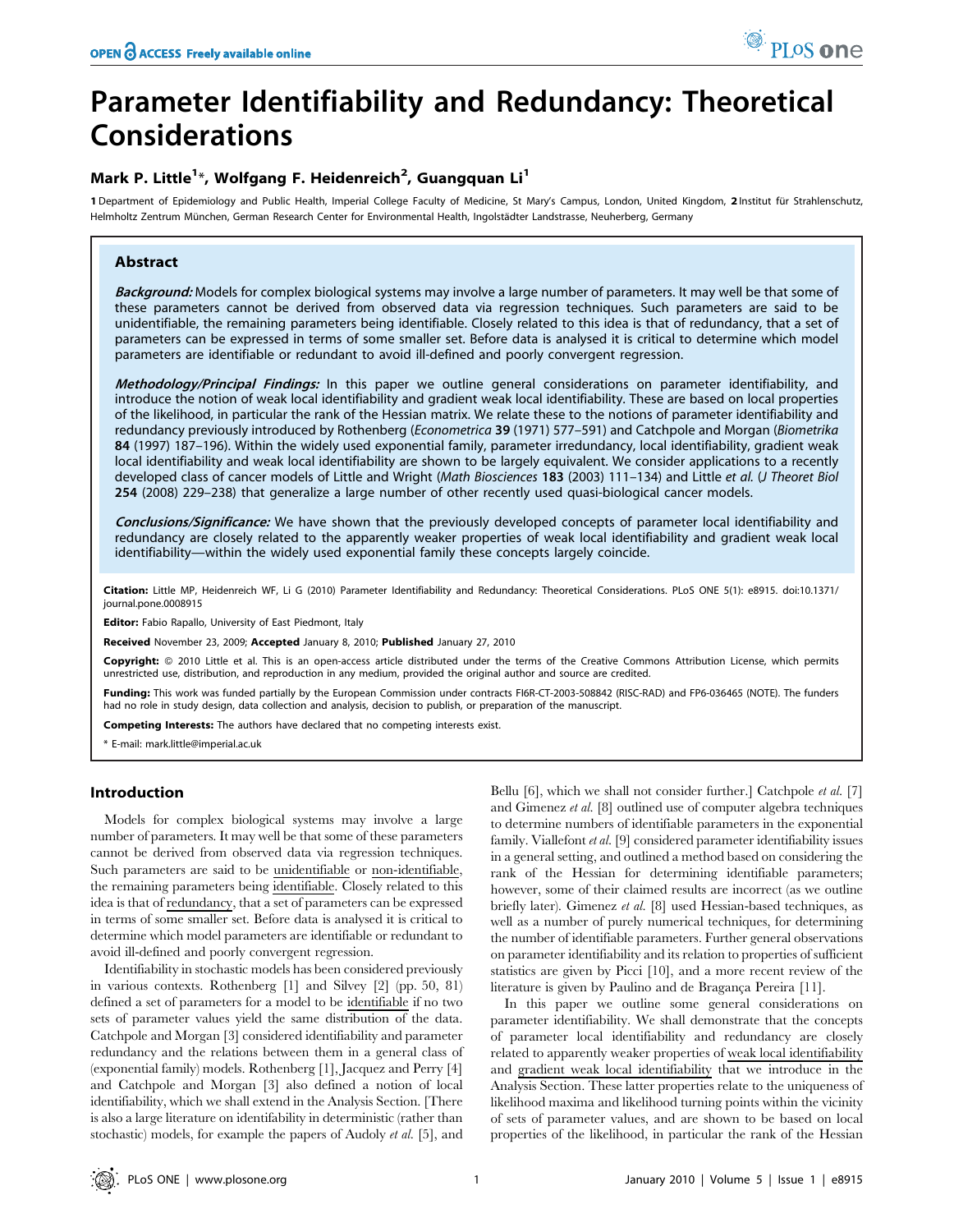matrix. Within the widely-used exponential family we demonstrate that these concepts (local identifiability, redundancy, weak local identifiability, gradient weak local identifiability) largely coincide. We briefly consider applications of all these ideas to a recently developed general class of carcinogenesis models [12,13,14], presenting results that generalize those of Heidenreich [15] and Heidenreich et al. [16] in the context of the two-mutation cancer model [17]. These are outlined in the later parts of the Analysis and the Discussion, and in more detail in a companion paper [12].

#### Analysis

#### General Considerations on Parameter Identifiability

As outlined in the Introduction, a general criterion for parameter identifiability has been set out by Jacquez and Perry [4]. They proposed a simple linearization of the problem, in the context of models with normal error. They defined a notion of local identifiability, which is that in a local region of the parameter space, there is a unique  $\theta_0$  that fits some specified body of data,  $(x_i, y_i)_{i=1}^n$ , i.e. for which the model predicted mean  $h(x|\theta)$  is such that the residual sum of squares:

$$
S = \sum_{l=1}^{n} [y_l - h(x_l|\theta)]^2
$$
 (1)

has a unique minimum. We present here a straightforward generalization of this to other error structures. If the model prediction  $h(x) = h(x|\theta)$  for the observed data y is a function of some vector parameters  $\theta = (\theta_j)_{j=1}^p$  then in general it can be assumed, under the general equivalence of likelihood maximization and iteratively reweighted least squares for generalized linear models [18](chapter 2) that one is trying to minimize:

$$
S = \sum_{l=1}^{n} \frac{1}{v_l} \left[ y_l - h(x_l | \theta_0) - \sum_{j=1}^{p} \frac{\partial h(x_l | \theta)}{\partial \theta_j} \bigg|_{\theta = \theta_0} \cdot \Delta \theta_j \right]^2 \tag{2}
$$

where  $y_l(1 \leq l \leq n)$   $(n \geq p)$  is the observed measurement (e.g., the numbers of observed cases in the case of binomial or Poisson models) at point l and the  $v_l$   $(1 \le l \le n)$  are the current estimates of variance at each point. This has a unique minimum in the perturbing  $\Delta\theta = (\Delta\theta_j)_{j=1}^p$  ( $\theta = \theta_0 + \Delta\theta$ ) given by  $H^T D H \Delta\theta = H^T D \delta$ , where  $(\delta_l)_{l=1}^n = (y_l - h(x_l|\theta_0))_{l=1}^n, (H_{lj})_{l=1, j=1}^{n, p} = \frac{\left(\frac{\partial h(x_l|\theta)}{\partial \theta_l}\right)^n}{\frac{\partial h(x_l|\theta)}{\partial \theta_l}}$  $\partial \theta_j$  $\bigg|_{\theta=\theta_0}$  $\int \partial h(x_i|\theta)$   $\Big\vert \int^{n, p}$  $l=1, j=1$ ,

 $D=diag[1/v_1,1/v_2,...,1/v_n]$ , whenever  $H^TDH$  has full rank (=p).

More generally, suppose that the likelihood associated with observation  $x_l$  is  $l(x_l|\theta)$  and let  $L(x_l|\theta) = \ln[l(x_l|\theta)]$ . Then generalizing the least squares criterion (1) we now extend the definition of local identifiability to mean that there is at most one maximum of:

$$
L = L(x|\theta) = \sum_{l=1}^{n} L(x_l|\theta)
$$
 (3)

in the neighborhood of any given  $\theta \in \Omega \subset \mathbb{R}^p$ . More formally:

**Definitions 1.** A set of parameters  $(\theta_i)_{i=1}^p$  is <u>identifiable</u> if for any  $\theta \in \Omega$  there are no  $\delta \in \Omega \setminus \{\theta\}$  for which  $L(\overline{x|\delta)} = L(\overline{x|\theta})$ (*x* almost everywhere(*a.e.*)). A set of parameters  $(\theta_i)_{i=1}^p$  is <u>locally</u> identifiable if there exists a neighborhood  $N \in \aleph_\theta$  such that for no  $\overline{\delta \in N \setminus \{\theta\}}$  is  $L(x|\delta) = L(x|\theta)(x|a.e.).$  A set of parameters  $(\theta_i)_{i=1}^p$ is weakly locally identifiable if there exists a neighborhood

 $N \in \aleph_{\theta}$  and data  $x = (x_1,...,x_n) \in \Sigma^n$  such that the log-likelihood  $L = L(x|\theta) = \sum_{l=1}^{n} L(x_l|\theta)$  is maximized by at most one set of  $\hat{\theta} \in N$ . If  $L = L(x|\theta)$  is C<sup>1</sup> as a function of  $\theta \in \Omega$  a set of parameters  $(\theta_i)_{i=1}^p \in \text{int}(\Omega)$  is gradient weakly locally identifiable if there exists a neighborhood  $N \in \aleph_{\theta}$  and data  $x = (x_1,...,x_n) \in \Sigma^n$  such that  $\left(\frac{\partial L(x|\widehat{\theta})}{\partial x}\right)^p$  $\overline{a}$ 

$$
\text{hat}\left(\frac{\partial L(x|\theta)}{\partial \hat{\theta}_i}\right)_{i=1} = 0 \text{ (i.e., } \hat{\theta} \text{ is a turning point of } L(x|\theta) \text{) for at }
$$

most one set of  $\widehat{\theta} \in N$ .

Our definitions of identifiability and local identifiability coincide with those of Rothenberg [1], Silvey [2](pp. 50, 81) and Catchpole and Morgan [3]. Rothenberg [1] proved that if the Fisher information matrix,  $I = I(\theta)$ , in a neighborhood of  $\theta \in \text{int}(\Omega)$  is of constant rank and satisfies various other more minor regularity conditions, then  $\theta \in \text{int}(\Omega)$  is locally identifiable if and only if  $I(\theta)$ is non-singular. Clearly identifiability implies local identifiability, which in turn implies weak local identifiability. By the Mean Value Theorem [19](p. 107) gradient weak local identifiability implies weak local identifiability. Heuristically, (gradient) weak local identifiability happens when:

$$
0 = \frac{\partial L}{\partial \theta_i} = \sum_{l=1}^n \frac{\partial L(x_l|\theta)}{\partial \theta_i} = \sum_{l=1}^n \left[ \frac{\partial L(x_l|\theta_0)}{\partial \theta_i} + \sum_{j=1}^p \frac{\partial^2 L(x_l|\theta_0)}{\partial \theta_i \partial \theta_j} \cdot \Delta \theta_j \right] (4)
$$

$$
+ O(|\Delta \theta|^2), 1 \le i \le p
$$

and in general this system of  $p$  equations has a unique solution in  $\Delta\theta = (\Delta\theta_j)_{j=1}^p$  in the neighborhood of  $\theta_0$  (assumed  $\in \text{int}(\Omega)$ )  $\int n \frac{\partial^2 L(x_i|\theta_0)}{P(x_i|\theta_0)}$ 

whenever  $\left(\sum_{l=1}^n\right)$  $\partial^2 L(x_l|\theta_0)$  $\partial \theta_i \partial \theta_j$  $i, j = 1$ has full rank  $(=p)$ . This turns out

to be (nearly) the case, and will be proved later (Corollary 2). More rigorously, we have the following result.

**Theorem 1.** Suppose that the log-likelihood  $L(x|\theta)$  is  $C^2$  as a function of the parameter vector  $\theta \in \Omega \subset R^p$ , for all  $x = (x_1, ..., x_n) \in \Sigma^n$ .

Suppose that for some x and  $\theta \in \text{int}(\Omega)$  it is the case that  $rk\left[\left(\frac{\partial^2 L(x|\theta)}{\partial \theta \partial \theta}\right)\right]$  $\partial \theta_i \partial \theta_j$  $\int \frac{\partial^2 L(x|\theta)}{\partial x^p}$  $i, j = 1$  $\sqrt{2}$ 4 3  $=$   $p$ . Then turning points of the likelihood in the neighborhood of  $\theta$  are isolated, i.e., there

is an open neighborhood  $N \in \aleph_{\theta} \subset \Omega$  for which there is at most one  $\hat{\theta} \in N$  that satisfies  $\left(\frac{\partial L(x|\theta)}{\partial \theta}\right)$  $\partial \theta_i$  $\left(\frac{\partial L(x|\theta)}{\partial x}\right)^p$  $i=1$  $\Big|_{\theta=\widehat{\theta}}=0.$ 

- (ii) Suppose that for some x and  $\theta \in \text{int}(\Omega)$  it is the case that  $rk \left[ \left( \frac{\partial^2 L(x|\theta)}{\partial \theta \partial \theta} \right)$  $\partial \theta_i \partial \theta_j$  $\int \partial^2 L(x|\theta) \sqrt{p}$  $\sqrt{2}$ 4 3  $=$  p then local maxima of the likeli
	- $i, j = 1$ hood in the neighborhood of  $\theta$  are isolated, i.e., there is an open neighborhood  $N \in \aleph_{\theta} \subset \Omega$  for which there is at most one  $\hat{\theta} \in N$  that is a local maximum of  $L(x|\theta)$ .
- (iii) Suppose that for some x and all  $\theta \in \text{int}(\Omega)$  it is the case that  $rk \left[ \left( \frac{\partial^2 L(x|\theta)}{\partial \theta \partial \theta} \right)$  $\partial \theta_i \partial \theta_j$  $\int \frac{\partial^2 L(x|\theta)}{\partial x^p}$  $i, j = 1$  $\sqrt{2}$ 4 3  $= r < p$  then all local maxima of the likelihood in  $int(\Omega)$  are not isolated, as indeed are all  $\theta \in \text{int}(\Omega)$  for which  $\left(\frac{\partial L(x|\theta)}{\partial \Omega}\right)$  $\partial \theta$  $\left(\frac{\partial L(x|\theta)}{\partial x}\right)^p$  $_{i=1} = 0.$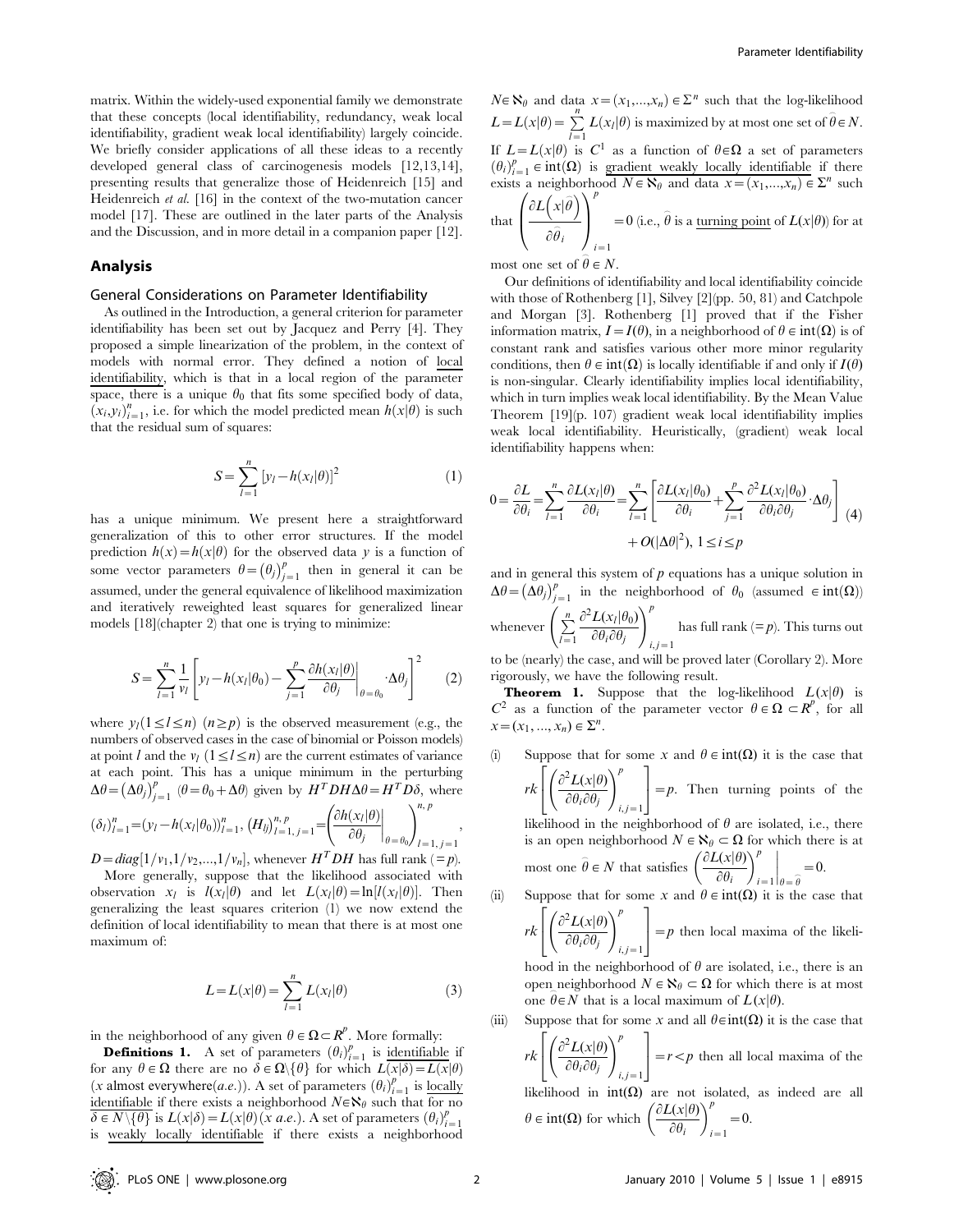We prove this result in Text S1 Section A. As an immediate consequence we have the following result.

**Corollary 1.** For a given  $x = (x_1,...,x_n) \in \Sigma^n$ , a sufficient condition for the likelihood (3) to have at most one maximum and one turning point in the neighborhood of a given

$$
\theta = (\theta_1, ..., \theta_p) \in \text{int}(\Omega) \quad \text{is} \quad \text{that} \quad rk \left[ \left( \frac{\partial^2 L(x|\theta)}{\partial \theta_i \partial \theta_j} \right)_{i,j=1}^p \right] = p. \quad \text{In}
$$

particular, if this condition is satisfied  $\theta$  is gradient weakly locally identifiable (and therefore weakly locally identifiable).  $(\Omega \subset \mathbb{R}^p)$  is the parameter space.)

That this condition is not necessary is seen by consideration

of the likelihood 
$$
l(x|\theta) = C \exp\left(-\sum_{i=1}^{p} [x_i - \theta_i]^4\right)
$$
, where C is

chosen so that this has unit mass. Then  $\frac{L(x|\theta)}{\partial \theta_i \partial \theta_j} = -12 \left[x_i - \theta_i\right]^2 \cdot \delta_{ij}$ which has rank 0 at  $\theta = x$  and a unique maximum there. In particular, this shows that the result claimed by Viallefont et al.

[9](proposition 2, p. 322) is incorrect. **Definitions 2.** A subset of parameters  $(\theta_{\pi(i)})_{i=1}^k$  (for some permutation  $\pi$  :  $\{1,2,...,p\}$   $\rightarrow$   $\{1,2,...,p\}$  is weakly maximal (respectively weakly gradient maximal) if for any permissible fixed  $(\theta_{\pi(i)})_{i=k+1}^p$  $\overline{\left(\text{such that} \ \Omega_{k,\pi}^{(\theta_{\pi(i)})_{i=k+1}^p = \left\{\left(\theta_{\pi(i)}\right)_{i=1}^k : \left(\theta_1, \ldots, \theta_k, \theta_{k+1}, \ldots, \theta_p\right) \in \Omega\right\} \neq \emptyset}}$  $(\theta_{\pi(i)})_{i=1}^k$  is weakly locally identifiable (respectively gradient weakly locally identifiable) at that point, but that this is not the case for any larger number of parameters. A subset of parameters  $(\theta_{\pi(i)})_{i=1}^k$  is strongly maximal (respectively strongly gradient  $\frac{\text{maximal}}{\text{maximal}}$  if for any permissible fixed  $(\theta_{\pi(i)})_{i=k+1}^p$  and any open  $U \subset \Omega_{k,\pi}^{(\theta_{\pi(i)})_{i=k+1}^p}$ ,  $(\theta_{\pi(i)})_{i=1}^k$  restricted to the set U is weakly maximal (respectively weakly gradient maximal), i.e., all  $\left(\theta'_{\pi(i)}\right)^k$  $\mathcal{L}_{i=1} \in U$  are weakly maximal (respectively weakly gradient maximal).

From this it easily follows that a strongly (gradient) maximal set of parameters  $(\theta_{\pi(i)})_{i=1}^k$  is *a fortiori* weakly (gradient) maximal at all points  $(\theta'_{\pi(i)})^k$  $\sum_{i=1}^k \in \Omega_{k,\pi}^{(\theta_{\pi(i)})_{i=k+1}^p}$  for any permissible  $(\theta_{\pi(i)})_{i=k+1}^p$ . Assume now that k of the p  $\theta_i$  are a weakly maximal set of parameters. So for some permutation  $\pi$  :  $\{1,2,...,p\} \rightarrow \{1,2,...,p\}$  and for any permissible fixed  $(\theta_{\pi(i)})_{i=k+1}^p$  and any  $(\theta_{\pi(i)})_{i=1}^k \in \Omega_{k,\pi}^{(\theta_{\pi(i)})_{i=k+1}^p}$  $R^k$  there is an open neighborhood  $N \in \aleph_{(\theta_{\pi(i)})_{i=1}^k} \subset \Omega_{k,\pi}^{(\theta_{\pi(i)})_{i=k+1}^p}$  and some data  $x = (x_1,...,x_n) \in \Sigma^n$  for which  $L_{(\theta_{\pi(i)})_{i=k+1}^p} (x | (\theta_{\pi(i)})_{i=1}^k)$  is maximized by at most one set of  $(\hat{\theta}_{\pi(i)})_{i=1}^k \in \mathbb{R}$ , but that this is not the case for any larger number of parameters. Assume that  $r=$ 

$$
\max \left\{ rk \left[ \left( \frac{\partial^2 L_{(\theta_{\pi(i)})_{i=k+1}^p} (x | (\theta_{\pi(i)})_{i=1}^k)}{\partial \theta_{\pi(i)} \partial \theta_{\pi(j)}} \right)_{i,j=1}^k \right] : (\theta_{\pi(i)})_{i=1}^k \in N \right\} < k. \text{ If } L \text{ is } C^2 \text{ as a function of } \theta \text{ then it follows easily that } \Omega_{k,r} =
$$

$$
\begin{cases}\n\text{(}\theta_{\pi(i)})_{i=1}^k \in N : rk \left[ \left( \frac{\partial^2 L_{(\theta_{\pi(i)})_{i=k+1}^p} (x | (\theta_{\pi(i)})_{i=1}^k)}{\partial \theta_{\pi(i)} \partial \theta_{\pi(j)}} \right)_{i,j=1}^k \right] = r \right\} \text{ must} \\
\text{and} \\
\text{for } \theta_{\pi(i)} \in N : rk \left[ \left( \frac{\partial^2 L_{(\theta_{\pi(i)})_{i=k+1}^p} (x | (\theta_{\pi(i)})_{i=1}^k)}{\partial \theta_{\pi(i)} \partial \theta_{\pi(j)}} \right)_{i,j=1}^k \right] = r \right\} \text{ must} \\
\text{and} \\
\text{for } \theta_{\pi(i)} \in N : rk \left[ \left( \frac{\partial^2 L_{(\theta_{\pi(i)})_{i=k+1}^p} (x | (\theta_{\pi(i)})_{i=1}^k)}{\partial \theta_{\pi(i)} \partial \theta_{\pi(j)}} \right)_{i,j=1}^k \right] = r \right\} \text{ must} \\
\text{and} \\
\text{for } \theta_{\pi(i)} \in N : rk \left[ \left( \frac{\partial^2 L_{(\theta_{\pi(i)})_{i=k+1}^p} (x | (\theta_{\pi(i)})_{i=1}^k)}{\partial \theta_{\pi(i)} \partial \theta_{\pi(j)}} \right)_{i,j=1}^k \right] = r \right\} \text{ must} \\
\text{and} \\
\text{for } \theta_{\pi(i)} \in N : rk \left[ \left( \frac{\partial^2 L_{(\theta_{\pi(i)})_{i=k+1}^p} (x | (\theta_{\pi(i)})_{i=1}^k)}{\partial \theta_{\pi(i)} \partial \theta_{\pi(j)}} \right)_{i,j=1}^k \right] = r \right\} \text{ must} \\
\text{and} \\
\text{for } \theta_{\pi(i)} \in N : rk \left[ \left( \frac{\partial^2 L_{(\theta_{\pi(i)})_{i=k+1}^p} {(\theta_{\pi(i)})^p} \right)_{i,j=1}^k \right] = r \right\} \text{ must} \\
\text{and} \\
\text{for } \theta_{\pi(i)} \in N : rk \left[ \left( \frac{\partial^2 L_{(\theta_{\pi(i)})_{i=k+1}^p} {(\theta_{\pi(i)})^p} \right)_{i,j=1}^k \right] = r \right\} \text{ must} \\
$$

be an open non-empty subset of N. By Theorem 1 (iii) any  $\hat{\theta} \in \Omega_{k,r}$ which maximizes  $L_{(\theta_{\pi(i)})_{i=k+1}^p}$  in  $\Omega_{k,r}$  cannot be isolated, a contradiction (unless there are no maximizing  $\hat{\theta} \in \Omega_{k,r}$ ). Therefore, either there are no maximizing  $\widehat{\theta} \in \Omega_{k,r}$  or for at least one  $\widehat{\theta} \in N$ 

$$
rk\left[\left(\frac{\partial^2 L_{(\theta_{\pi(i)})_{i=k+1}^p}(x|(\theta_{\pi(i)})_{i=1}^k)}{\partial \theta_{\pi(i)}\partial \theta_{\pi(j)}}\right)_{i,j=1}^k\right]_{(\theta_{\pi(i)})_{i=1}^k=\widehat{\theta}}\right]=k.
$$
 This implies

that 
$$
r k \left[ \left( \frac{\partial^2 L(x|\theta)}{\partial \theta_i \partial \theta_j} \right)_{i,j=1}^p \bigg|_{\theta = \widehat{\theta}} \right] \ge k
$$
, where  $\widehat{\theta}' = (\widehat{\theta}) \cup (\theta_{\pi(i)})_{i=k+1}^p$ 

in the obvious sense.

Assume now that the  $(\theta_{\pi(i)})_{i=1}^k$  are strongly maximal. Suppose that for some  $\theta_1 = (\theta_{1i})_{i=1}^p \in \Omega$  and some  $x = (x_1,...,x_n) \in \Sigma^n$  it is the case

that 
$$
r k \left[ \left( \frac{\partial^2 L(x|\theta)}{\partial \theta_i \partial \theta_j} \right)_{i,j=1}^p \middle|_{\theta=\theta_1} \right] > k
$$
. Because  $\left( \frac{\partial^2 L(x|\theta)}{\partial \theta_i \partial \theta_j} \right)_{i,j=1}^p \middle|_{\theta=\theta_1}$   
is symmetric, there is a permutation  $\pi' : \{1,...,p\} \rightarrow \{1,...,p\}$  for  
which  $r k \left[ \left( \frac{\partial^2 L(x|\theta)}{\partial \theta_{\pi'(i)} \partial \theta_{\pi'(i)}} \right)_{i,j=1}^{k+1} \middle|_{\theta=\theta_1} \right] = k+1$  [20](p. 79). If *L* is  $C^2$ 

as a function of  $\theta$  this will be the case in some open neighborhood  $N' \in \aleph_{(\theta_{1\pi'(i)})_{i=1}^{k+1}} \subset R^{k+1}$ . By Theorem 1 (ii) this implies that the parameters  $(\theta_{\pi'(i)})_{i=1}^{k+1}$  $\sum_{i=1}^{K+1}$  have at most one maximum in  $N'$ , so that  $(\theta_{\pi(i)})_{i=1}^k$  is not a strongly maximal set of parameters in N'. With small changes everything above also goes through with ''weakly gradient maximal'' substituted for ''weakly maximal'' and ''strongly gradient maximal'' substituted for ''strongly maximal''. Therefore we have proved the following result.

**Theorem 2.** Let  $L(x|\theta)$  be  $C^2$  as a function of  $\theta \in \Omega \subset \mathbb{R}^p$  for all  $x \in \sum^n$ .

(i) If there is a weakly maximal (respectively weakly gradient maximal) subset of k parameters,  $(\theta_{\pi(1)}, \theta_{\pi(2)},..., \theta_{\pi(k)})$  (for some permutation  $\pi : \{1,2,...,p\} \rightarrow \{1,2,...,p\}$ , and for fixed  $(\theta_{\pi(i)})_{i=k+1}^p$  and some  $x = (x_1,...,x_n) \in \sum^n L_{(\theta_{\pi(i)})_{i=k+1}^p}$  $(x | (\theta_{\pi(i)})_{i=1}^k)$  has a maximum (respectively turning point)

on the set of 
$$
\theta
$$
 where  $rk \left[ \left( \frac{\partial^2 L_{(\theta_{\pi(i)})_{i=k+1}^p}(x | (\theta_{\pi(i)})_{i=1}^k)}{\partial \theta_{\pi(i)} \partial \theta_{\pi(j)}} \right)_{i,j=1}^k \right]$  is  
maximal then  $\max \left\{ rk \left[ \left( \frac{\partial^2 L_{(\theta_{\pi(i)})_{i=k+1}^p}(x | (\theta_{\pi(i)})_{i=1}^k)}{\partial \theta_{\pi(i)} \partial \theta_{\pi(j)}} \right)_{i,j=1}^k \right] : \left. (\theta_{\pi(i)})_{i=1}^k \in \Omega_{k,\pi}^{(\theta_{\pi(i)})_{i=k+1}^p} \right\} = k$  and  $\max \left\{ rk \left[ \left( \frac{\partial^2 L(x | \theta)}{\partial \theta_i \partial \theta_j} \right)_{i,j=1}^p \right] : \theta \in \Omega \right\} \ge k$ .

(ii) If there is a strongly maximal (respectively strongly gradient maximal) subset of k parameters,  $(\theta_{\pi(1)},\theta_{\pi(2)},...,\theta_{\pi(k)})$ (for some permutation  $\pi$ : {1,2,...,p} + {1,2,...,p}) then  $rk\left[\left(\frac{\partial^2 L(x|\theta)}{\partial \theta}\right)\right]$  $\overline{\partial \theta_{\pi(i)}\partial \theta_{\pi(j)}}$  $\int \frac{\partial^2 L(x|\theta)}{\partial x^k} dx$  $i, j = 1$  $\sqrt{2}$ 4 1  $\vert \leq k \ \forall \theta \in \Omega.$ 

All further results in this Section assume that the model is a member of the exponential family, so that if the observed data  $x = (x_i)_{i=1}^n \in \sum^n$  then the log-likelihood is given by  $L(x|\theta) =$  $\sum_{l=1}^n$  $x_l \varsigma_l - b(\varsigma_l)$  $\left[\frac{x_1\varsigma_1-b(\varsigma_1)}{a(\phi)}+c(x_1,\phi)\right]$  for some functions  $a(\phi), b(\varsigma), c(x, \phi)$ . We assume that the natural parameters  $\varsigma_l = \varsigma_l \left[ \left( \theta_i \right)_{i=1}^p, z_l \right]$  are functions of the model parameters  $(\theta_i)_{i=1}^p$  and some auxiliary data  $z_l$ , but that the scaling parameter  $\phi$  is not. Let  $\mu_l = b'(z_l) = E[x_l]$ , so that  $\mu_l = b'(\varsigma_l[(\theta_i)_{i=1}^p, z_l])$ . In all that follows we shall assume that the function  $b(\zeta)$  is  $C^2$ . The following definition was introduced by Catchpole and Morgan [3].

Definition 3. With the above notation, a set of parameters  $(\theta_i)_{i=1}^p \in \Omega$  is <u>parameter redundant</u> for an exponential family model if  $\mu_l = b'(\varsigma_l[(\rho_i)_{i=1}^q, z_l])$  can be expressed in terms of some strictly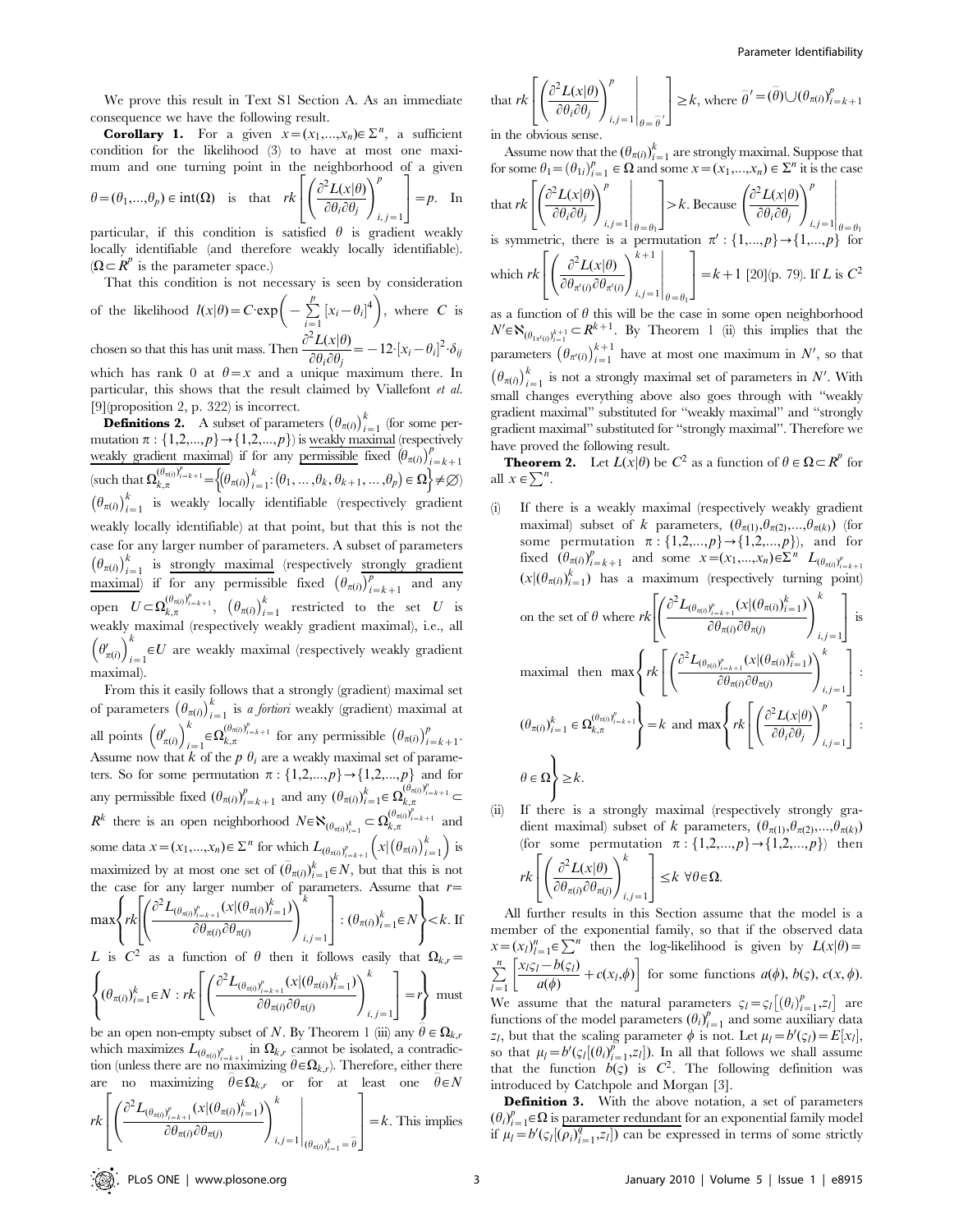smaller parameter vector  $(\rho_i)_{i=1}^q$   $(q < p)$ . Otherwise, the set of parameters  $(\theta_i)_{i=1}^p$  is <u>parameter irredundant</u> or full rank.

Catchpole and Morgan [3] proved (their Theorem 1) that a set of parameters is parameter redundant if and only if  $rk\bigg|\bigg(\frac{\partial\mu_i}{\partial\theta_i}$  $\left(\partial \mu_l\right)^{n-p}$  $\left[\left(\frac{\partial \mu_l}{\partial \theta_i}\right)_{l=1, i=1}^{n-p} \right] < p$ . They defined full rank models to be essentially full rank if  $rk \left[ \left( \frac{\partial \mu_i}{\partial \theta_i} \right) \right]$  $\left(\partial \mu_l\right)^{n-p}$  $\left[\left(\frac{\partial \mu_l}{\partial \theta_i}\right)_{l=1, i=1}^{n-p} \right] = p \text{ for every } (\theta_i)_{i=1}^p \in \Omega;$ if  $rk \left| \left( \frac{\partial \mu_l}{\partial \theta_i} \right) \right|$  $\left(\frac{\partial \mu_l}{\partial n}\right)^{n-p}$  $\left[\left(\frac{\partial \mu_l}{\partial \theta_i}\right)^n \Big|_{l=1, i=1}^p\right] = p$  only for some  $(\theta_i)_{i=1}^p \in \Omega$  then the parameter set is conditionally full rank. They also showed (their Theorem 3) that if  $I = I(\theta)$  is the Fisher information matrix then  $rk\bigg|\bigg(\frac{\partial\mu_i}{\partial\theta_i}$  $\left(\partial \mu_l\right)^{n'p}$  $l=1, i=1$  $rk\left[\left(\frac{\partial\mu}{\partial\theta}\right)\right] = rk[I(\theta)],$  and that parameter redundancy implies lack of local identifiability; indeed their proof of Theorems 2 and 4 showed that there is also lack of weak local identifiability (respectively gradient weak local identifiability) for all  $(\theta_i')_{i=1}^p \in \Omega$ which for some  $x = (x_l)_{l=1}^n \in \sum^n$  are local maxima (respectively turning points) of the likelihood.

Assume that  $\theta = (\theta_i)_{i=1}^p$  are an essentially full rank set of parameters for the model. From the above result for every  $\theta = (\theta_i)_{i=1}^p \in \Omega$   $rk \left| \left( \frac{\partial \mu_i}{\partial \theta_i} \right) \right|$  $\left(\partial \mu_l\right)^{n-p}$  $\left[\left(\frac{\partial \mu_l}{\partial \theta_i}\right)_{l=1, i=1}^{n-p}\right] = rk(I(\theta)) = p.$  Therefore, since  $E$  $\partial^2 L(x|\theta)$  $\left[\frac{\partial^2 L(x|\theta)}{\partial \theta_i \partial \theta_j}\right] = -E\left[\frac{\partial L(x|\theta)}{\partial \theta_i}\right]$  $\partial \theta_i$  $\partial L(x|\theta)$  $\left[\frac{\partial L(x|\theta)}{\partial \theta_i} \frac{\partial L(x|\theta)}{\partial \theta_j}\right] = -I(\theta)$  is of full

rank and so negative definite, so by the strong law of large numbers we can choose  $x = (x_l)_{l=1}^n \in \sum_{i=1}^n$  so that the same is true of  $\partial^2 L(x|\theta)$  $\frac{\partial^2 L(x|\theta)}{\partial \theta_i \partial \theta_j} = \sum_{l=1}^n$  $l=1$  $x_l - b'(\varsigma_l)$  $a(\phi)$  $\begin{bmatrix} x_l - b'(\varsigma_l) \end{bmatrix} \begin{bmatrix} \frac{\partial^2 \varsigma_l}{\partial \varsigma_l} \end{bmatrix}$  $\frac{\partial^2 \varsigma_l}{\partial \theta_i \partial \theta_j} - \frac{b''(\varsigma_l)}{a(\phi)}$  $a(\phi)$  $\partial \varsigma_i$  $\partial \theta_i$  $\partial \varsigma_i$  $\left\{ \left[ \frac{x_l - b'(z_l)}{a(\phi)} \right] \frac{\partial^2 z_l}{\partial \theta_i \partial \theta_j} - \frac{b''(z_l)}{a(\phi)} \frac{\partial z_l}{\partial \theta_i} \frac{\partial z_l}{\partial \theta_j} \right\}$ . This implies that on some  $N \in \mathbb{N}_{\theta} \subset R^p \frac{\partial^2 L(x|\theta)}{\partial \theta \partial \theta}$  $\frac{\partial^2 L(x|\theta)}{\partial \theta_i \partial \theta_j} = \sum_{l=1}^n$  $x_l - b'(\varsigma_l)$  $\begin{bmatrix} x_l - b'(\varsigma_l) \end{bmatrix} \partial^2 \varsigma_l$  $\left\{\left[\frac{x_l-b'(\varsigma_l)}{a(\phi)}\right]\frac{\partial^2\varsigma_l}{\partial\theta_i\partial\theta_j}-\right.$ 

 $l = 1$  $a(\phi)$  $b''(\varsigma_l)$  $\partial \varsigma_l$  $\partial \theta_i$  $\partial \varsigma_l$  $\partial \theta_j$  $\mathcal{L}$  $\overline{\mathcal{L}}$ is of full rank, and therefore by Corollary 1

 $a(\phi)$  $\left| \right|$  $\theta = (\theta_i)_{i=1}^p$  is (gradient) weakly locally identifiable. Furthermore, the above argument shows that if  $\theta = (\theta_i)_{i=1}^p$  are a conditionally full rank set of parameters then on the (open) set  $\Omega_p = \left\{\theta = (\theta_i)_{i=1}^p \in \Omega : rk \middle| \left(\frac{\partial \mu_i}{\partial \theta_i}\right)$  $\left(\frac{\partial u_l}{\partial u_l}\right)^{n-p}$  $\left\{\theta = (\theta_i)_{i=1}^p \in \Omega : rk \left[ \left( \frac{\partial \mu_i}{\partial \theta_i} \right)^{n-p} \right] = p \right\} \theta = (\theta_i)_{i=1}^p$  is gra-

 $l=1, i=1$ dient weakly locally identifiable. We have therefore proved:

**Theorem 3.** Let  $L(x|\theta)$  belong to the exponential family and be  $C^2$  as a function of  $\theta \in \Omega \subset R^{p^{\circ}}$  for all  $x \in \sum^n$ .

- (i) If the parameter set  $\theta = (\theta_i)_{i=1}^p$  is parameter redundant then it is not locally identifiable, and is not weakly locally identifiable (respectively gradient weakly locally identifiable) for all  $(\theta_i')_{i=1}^{\rho} \in \Omega$  which for some  $x = (x_i)_{i=1}^{\eta} \in \sum^n$  are local maxima (respectively turning points) of the likelihood.
- (ii) If the parameter set  $\theta = (\theta_i)_{i=1}^p$  is of essentially full rank then for some  $x = (x_l)_{l=1}^n \in \sum^n \frac{\partial^2 L(x|\theta)}{\partial \theta \partial \theta_l}$  $\frac{\partial \Theta_i}{\partial \theta_i}$  is of full rank and therefore  $\theta = (\theta_i)_{i=1}^p$  is gradient weakly locally identifiable (and so weakly locally identifiable) for all  $\theta = (\theta_i)_{i=1}^p \in \Omega.$
- (iii) If the parameter set  $\theta = (\theta_i)_{i=1}^p$  is of conditionally full rank then it is gradient weakly locally identifiable on the open set  $\Omega_p = \left\{\theta = (\theta_i)_{i=1}^p \in \Omega : rk \middle| \left(\frac{\partial \mu_i}{\partial \theta_i}\right)$  $\left(\partial \mu_l\right)^{n-p}$  $l=1, i=1$  $\left\{\theta = (\theta_i)_{i=1}^p \in \Omega : rk \left[\left(\frac{\partial \mu_i}{\partial \theta}\right)^{n-p} \right] = p\right\}.$

Remarks: It should be noted that part (i) of this generalizes part (i) of Theorem 4 of Catchpole and Morgan [3], who proved that if a model is parameter redundant then it is not locally identifiable. However, some components of part (ii) (that being essentially full rank implies gradient weak local identifiability) is weaker than the other result, proved in part (ii) of Theorem 4 of Catchpole and Morgan [3], namely that if a model is of essentially full rank it is locally identifiable. As noted by Catchpole and Morgan [3] (pp. 193–4), there are exponential-family models that are conditionally full rank, but not locally identifiable, so part (iii) is about as strong a result as can be hoped for.

From Theorem 3 we deduce the following.

**Corollary 2.** Let  $L(x|\theta)$  belong to the exponential family and be  $C^2$  as a function of  $\theta \in \Omega \subset \mathbb{R}^p$  for all  $x \in \sum^n$ . Then

(i) If for some subset of parameters  $(\theta_{\pi(i)})_{i=1}^k$  and some  $x = (x_1,...,x_n) \in \Sigma^n$  it is the case that  $rk \left[ \left( \frac{\partial^2 L(x|\theta)}{\partial \theta} \right)$  $\overline{\partial \theta_{\pi(i)} \partial \theta_{\pi(j)}}$  $\int \frac{\partial^2 L(x|\theta)}{\partial x^k} dx$  $i, j = 1$  $\sqrt{2}$  $\overline{\phantom{a}}$ 3  $\overline{1}$ 

 $=k$  then this subset is gradient weakly locally identifiable at this point.

(ii) If a subset of parameters  $(\theta_{\pi(i)})_{i=1}^k$  is weakly locally identifiable and for some  $x \in \sum^n$  this point is a local maximum of the likelihood then it is parameter irredundant, i.e., of full rank, so  $rk[I(\theta)] = k$ , so that for some  $x' \in \sum^{n}$ 

$$
rk\left[\left(\frac{\partial^2 L(x'|\theta)}{\partial \theta_{\pi(i)}\partial \theta_{\pi(j)}}\right)_{i,j=1}^k\right] = k.
$$
 In particular, if this holds for all

 $\theta \in \Omega$  then parameter irredundancy, local identifiability, gradient weak local identifiability and weak local identifiability are all equivalent.

**Proof.** This is an immediate consequence of the remarks after Definition 1, Corollary 1, Theorem 3 (i) and Theorems 1 and 3 of Catchpole and Morgan [3]. QED.

Remarks: (i) By the remarks preceding Theorem 3 the conditions of part (i) (that for some  $x = (x_1,...,x_n) \in \Sigma^n$  it is the case that  $rk\left[\left(\frac{\partial^2 L(x|\theta)}{\partial \theta^2}\right)^k\right]$ 

$$
rk\left[\left(\frac{\partial L(x|\theta)}{\partial \theta_i \partial \theta_j}\right)_{i,j=1}\right] = k
$$
 are automatically satisfied if  $\theta = (\theta_i)_{i=1}^k$ 

are an essentially full rank set of parameters for the model.

(ii) Assume the model is constructed from a stochastic cancer model embedded in the exponential family, in the sense outlined in Text S1 Section B, so that the natural parameters  $\zeta_l = \zeta_l [(\theta_i)_{i=1}^p, z_l]$  are functions of the model parameters  $(\theta_i)_{i=1}^p$ and some auxiliary data  $(z_l)_{l=1}^n$ , and the means are given by  $\mu_l = b'(\varsigma_l[(\theta_i)_{i=1}^p, z_l]) = z_l \cdot h[(\theta_i)_{i=1}^p, y_l],$  where  $h[(\theta_i)_{i=1}^p, y_l]$  is the cancer hazard function. In this case, as shown in Text S1 Section B,  $[x_l-b'(\varsigma_l)]z_l$  $\partial^2 h(\theta, y_l)$  $\partial \theta_i \partial \theta_j$  $\sqrt{2}$ 1

$$
\frac{\partial^2 L(x|\theta)}{\partial \theta_i \partial \theta_j} = \sum_{l=1}^n \left[ \frac{a(\phi)b''(\varsigma_l)}{a(\phi)} \frac{\partial \theta_i \partial \theta_j}{\partial \theta_i} \frac{\partial h(\theta,\upsilon_l)}{\partial \theta_j} \left\{ \frac{[b''(\varsigma_l)]^2 + b'''(\varsigma_l)[x_l - b'(\varsigma_l)]}{[b''(\varsigma_l)]^3} \right\} \right].
$$

The second term inside the summation  $\left(-\frac{z_1^2}{\sqrt{2}}\right)$  $a(\phi)$  $\partial h(\theta,y_l)$  $\partial \theta_i$  $\partial h(\theta,y_l)$  $\partial \theta_j$  $\sqrt{2}$ 

$$
\left\{ \frac{\left[b''(\varsigma_l)\right]^2 + b'''((\varsigma_l)\left[x_l - b'(\varsigma_l)\right]}{\left[b''(\varsigma_l)\right]^3} \right\} \bigg|_{i,j=1}^p
$$
 is a rank 1 matrix and can

be made small in relation to the first term, e.g., by making  $z_l$  small. Therefore finding data  $(x,y,z) = (x_1,...,x_n,y_1,...,y_n,z_1,...,z_n)\in\Sigma^n$  for

which 
$$
rk \left[ \left( \frac{\partial^2 L(x|\theta)}{\partial \theta_{\pi(i)} \partial \theta_{\pi(j)}} \right)_{i,j=1}^k \right] = k
$$
 is equivalent to finding data for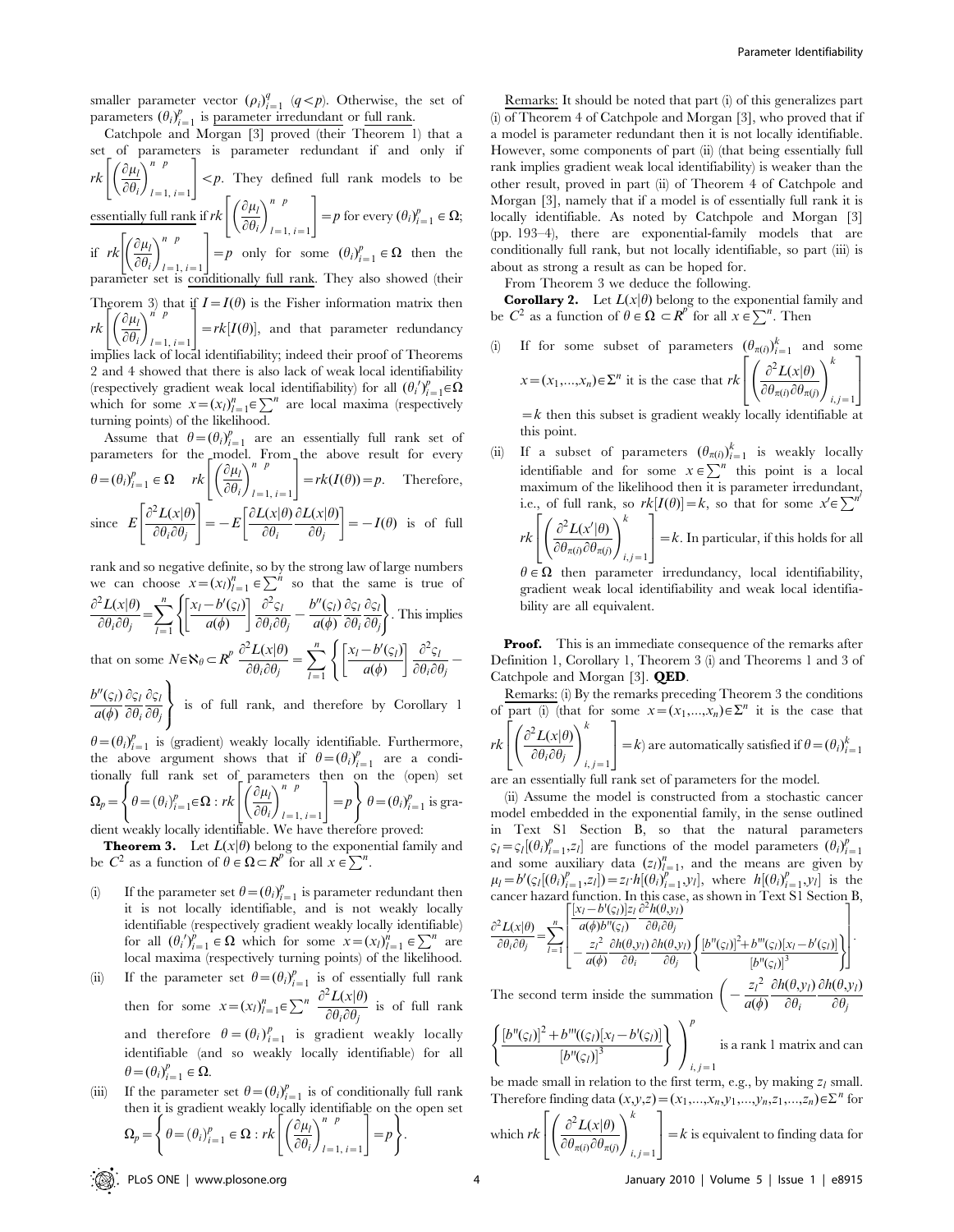which  $rk \left[ \left( \frac{\partial^2 h(\theta, y_l)}{\partial \theta_l} \right) \right]$  $\overline{\partial \theta_{\pi(i)}\partial \theta_{\pi(j)}}$  $\int \frac{\partial^2 h(\theta, v)}{\partial x^k}$  $i, j = 1$  $\sqrt{2}$ 4 1  $=$ k, or by the result of Dickson [20](p. 79) for which  $rk \left[ \left( \frac{\partial^2 h(\theta, y_l)}{\partial \theta_l} \right) \right]$  $\partial \theta_i \partial \theta_j$  $\left(\frac{\partial^2 h(\theta, v_i)}{\partial v_i}\right)^p$  $i, j = 1$  $\sqrt{2}$ 4 1  $=$ k.

# Hessian vs Fisher Information Matrix as a Method of Determining Redundancy and Identifiability in Generalised Linear Models

We, as with Catchpole and Morgan [3], emphasise use of the Hessian of the likelihood rather than the Fisher information matrix considered by Rothenberg [1]. In the context of GLMs, we have  $L(x|\theta) = \sum_{l=1}^{n}$  $x_l \varsigma_l - b(\varsigma_l)$  $\left[\frac{x_1\varsigma_1-b(\varsigma_1)}{a(\phi)}+c(x_1,\phi)\right]$  and  $g(\mu_i)=$  $g(b'(\varsigma_i)) = \sum_{j=1}^p A_{ij} \theta_j$  for some link function  $g()$  and fixed matrix A. We define  $D_{ij} = \frac{\partial \mu_j}{\partial \rho_i}$  $\frac{\partial \mu_j}{\partial \theta_i} = \frac{1}{g'((\mu_j)A_{ji})}$  $\frac{1}{g'((\mu_j)A_{ji}=(A^TG^{-1})_{ij}}$  where  $G=$  $diag(g'(\mu_1),g'(\mu_2),...,g'(\mu_n))$ . Theorem 1 of Catchpole and Morgan [3] states that a model is parameter irredundant if and only if  $rk[D]=p$ . The score vector is given by  $U_i = \frac{\partial L(x|\theta)}{\partial \theta}$  $\frac{\partial u_i}{\partial \theta_i} =$  $\sum_{l=1}^n$  $[x_l-\mu_l]$  $a(\phi)$  $\partial \varsigma_l$  $\frac{\partial \varsigma_l}{\partial \theta_i} = \sum_{l=1}^n$  $l=1$  $[x_l-\mu_l]$  $b''(\varsigma_l)a(\phi)$  $\partial \mu_i$  $\frac{\partial \mu_l}{\partial \theta_i} = \frac{1}{a(q)}$  $\frac{1}{a(\phi)} (D\Delta(x-\mu))_i$  where  $\Delta = diag\left(\frac{1}{b''(\varsigma_1)}, \frac{1}{b''(\varsigma_2)}\right)$  $\frac{1}{b''(\varsigma_2)},...,\frac{1}{b''(\varsigma_1)}$  $\left(\frac{1}{b''(\zeta_1)}, \frac{1}{b''(\zeta_2)}, ..., \frac{1}{b''(\zeta_n)}\right)$ . The Fisher information is therefore given by  $I(\theta) = E[UU^T] = \frac{1}{\sqrt{2\pi}}$  $\frac{1}{a(\phi)^2}$  $D\Delta V \Delta D^T$  where  $V =$ 

 $\left( E\left[ \left[ x_i - \mu_i \right] \left[ x_j - \mu_j \right] \right] \right)_{i,j}$  is the data variance. Theorem 1 of Rothenberg [1] states that a model is locally identifiable if and only if  $rk[I(\theta)]=p$ . As above (Corollary 2 (ii)), heuristically parameter irredundancy, local identifiability, gradient weak local identifiability and weak local identifiability are all equivalent and occur whenever  $rk(D\Delta V\Delta D^T)=rk(D)=p$ . Clearly evaluating the rank of D is generally much easier than that of  $D\Delta V\Delta D^T$ . Catchpole and Morgan [3] demonstrate use of Hessian-based methods to estimate parameter redundancy in a class of capturerecapture models.

However, for certain applications, both the Fisher information and the Hessian must be employed, as we now outline. Assume that the model is constructed from a stochastic cancer model embedded in an exponential family model in the sense outlined in Text S1 Section B. The key to showing that such an embedded model has no more than  $N$  irredundant parameters is to construct (as is done in Little *et al.* [12]) some scalar functions  $G_1(.), G_2(.),...,G_N(.)$  such that the cancer hazard function  $h(\theta)$  can be written as  $h(G_1(\theta),G_2(\theta),...,G_N(\theta))$ . Since the cancer model is embedded in a member of the exponential family (in the sense outlined in Text S1 Section B) the same will be true of the total log-likelihood  $L(x|\theta) = L(x|G_1(\theta),G_2(\theta),...,G_N(\theta))$ . By means of the Chain  $\partial^2 L(x|\theta)$  $\partial^2 L(x|G_1,...,G_N)$  $\partial G_i$  $\partial G_k$ 

Rule we obtain  $\frac{\partial^2 L(x|\theta)}{\partial \theta_i \partial \theta_j} = \sum_{k=1}^N$  $l,k=1$  $\partial G_l \partial G_k$  $\partial \theta_i$  $\frac{\partial \mathbf{G}_k}{\partial \theta_j} +$  $\partial L(x|G_1,...,G_N)$  $\partial^2 G_i$ 

 $\sum_{l=1}^{N}$  $\partial G_l$  $\frac{\partial u}{\partial \theta_i \partial \theta_j}$ , so that the Fisher information matrix is given by:

$$
I(\theta) = -E_{\theta} \left[ \frac{\partial^2 L(x|\theta)}{\partial \theta_i \partial \theta_j} \right] = -E \left[ \sum_{l,k=1}^N \frac{\partial^2 L(x|G_1, ..., G_N)}{\partial G_l \partial G_k} \frac{\partial G_l}{\partial \theta_i} \frac{\partial G_k}{\partial \theta_j} \right]
$$
  
= 
$$
- \sum_{l,k=1}^N \frac{\partial G_l}{\partial \theta_i} E \left[ \frac{\partial^2 L(x|G_1, ..., G_N)}{\partial G_l \partial G_k} \right] \frac{\partial G_k}{\partial \theta_j}
$$
(5)

which therefore has rank at most  $N$ . Therefore by Corollary 2 there can be at most  $N$  irredundant parameters, or indeed (gradient) weak locally identifiable parameters. [A similar argument shows that if one were to reparameterise (via some invertible  $C^2$  mapping  $\theta = f(\omega)$  then the embedded log-likelihood  $L(x|f^{-1}(\theta)) = L(x|\omega)$ associated with  $h(f^{-1}(\theta)) = h(\omega)$  must also have Fisher information matrix of rank at most  $N$ .] By remark (ii) after Corollary 2, to show that a subset of cardinality N of the parameters  $(\theta_i)_{i=1}^p$  is (gradient) weak locally identifiable parameters, requires that one show that  $\partial^2 h(\theta, y_l)$  $\left[\partial^2 h(\theta, v)\right]^p$ 

 $\partial \theta_i \partial \theta_j$  $i, j = 1$ has rank at least N for some  $(\theta, y_l)$ . This is the

approach adopted in the paper of Little et al. [12].

#### **Discussion**

In this paper we have introduced the notions of weak local identifiability and gradient weak local identifiability, which we have related to the notions of parameter identifiability and redundancy previously introduced by Rothenberg [1] and Catchpole and Morgan [3]. In particular we have shown that within the exponential family models parameter irredundancy, local identifiability, gradient weak local identifiability and weak local identifiability are largely equivalent.

The slight novelty of our approach is that the notions of weak local identifiability and gradient weak local identifiability that we introduce are related much more to the Hessian of the likelihood rather than the Fisher information matrix that was considered by Rothenberg [1]. However, in practice, the two approaches are very similar; Catchpole and Morgan [3] used the Hessian of the likelihood, as do we, because of its greater analytic tractability. The use of this approach is motivated by the application, namely to determine identifiable parameter combinations in a large class of stochastic cancer models, as we outline at the end of the Analysis Section. In certain applications the Fisher information may be best for estimating the upper bound to the number of irredundant parameters, but the Hessian may be best for estimating the lower bound of this quantity.

In the companion paper of Little  $et$   $al.$  [12] we consider the problem of parameter identifiability in a particular class of stochastic cancer models, those of Little and Wright [13] and Little et al. [14]. These models generalize a large number of other quasi-biological cancer models, in particular those of Armitage and Doll [21], the two-mutation model [17], the generalized multistage model of Little [22], and a recently developed cancer model of Nowak *et al.* [23] that incorporates genomic instability. These and other cancer models are generally embedded in an exponential family model in the sense outlined in Text S1 Section B, in particular when cohort data are analysed using Poisson regression models, e.g., as in Little et al. [13,14,24]. As we show at the end of the Analysis Section, proving (gradient) weak local identifiability of a subset of cardinality k of the parameters  $(\theta_i)_{i=1}^p$ can be done by showing that for this subset of parameters

$$
rk\left[\left(\frac{\partial^2 h(\theta, y)}{\partial \theta_i \partial \theta_j}\right)_{i,j=1}^p\right] = k \text{ where } h \text{ is the cancer hazard function.}
$$

Little et al. [12] demonstrate (by exhibiting a particular parameterization) that there is redundancy in the parameterization for this model: the number of theoretically estimable parameters in the models of Little and Wright [13] and Little et al. [14] is at most two less than the number that are theoretically available, demonstrating (by Corollary 2) that there can be no more than this number of irredundant parameters. Two numerical examples suggest that this bound is sharp – we show that the rank